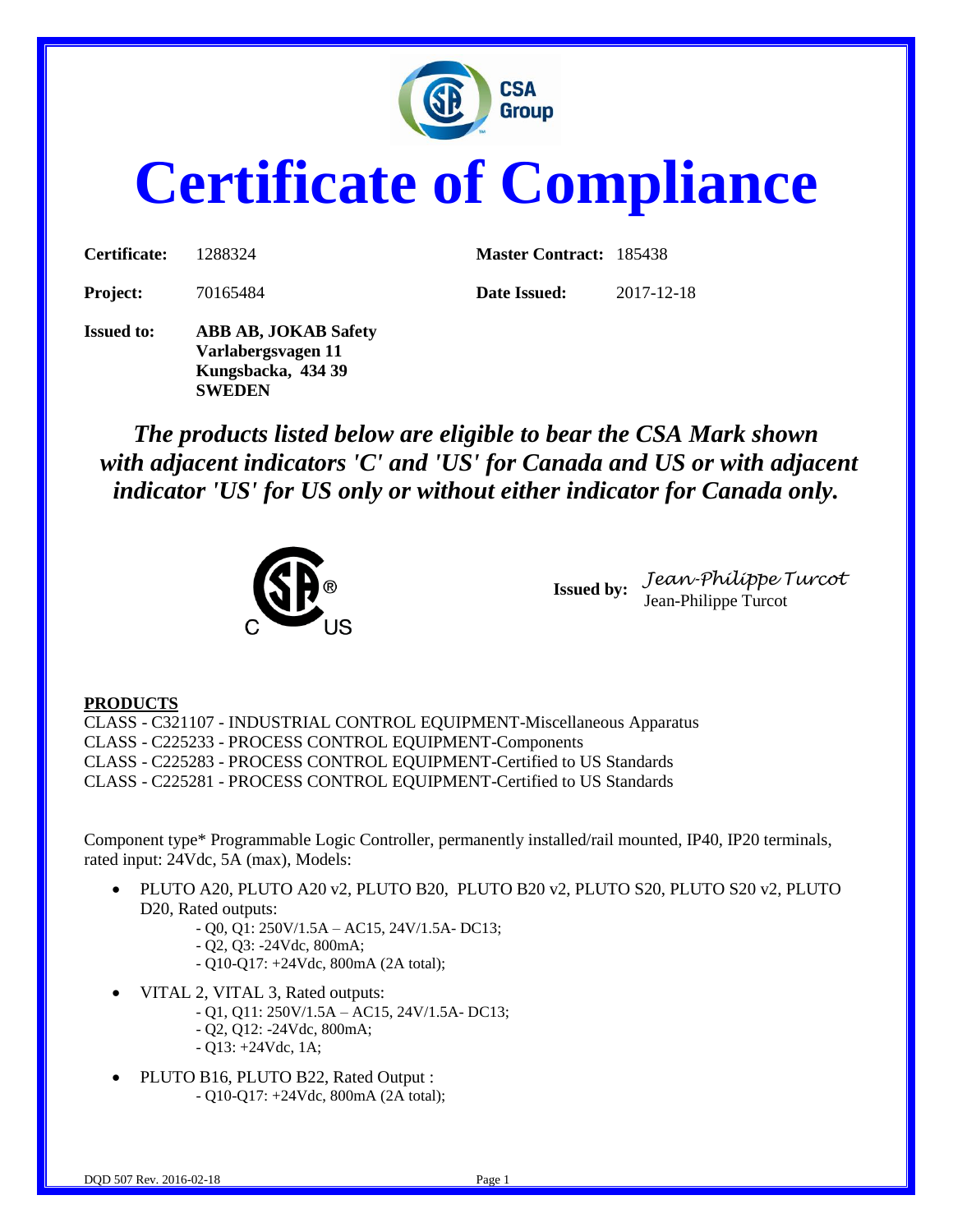

**Certificate:** 1288324 **Project:** 70165484

**Master Contract:** 185438 **Date Issued:** 2017-12-18

- PLUTO AS-i v2, Rated Outputs:
	- Q0, Q1: 250V/1.5A AC15, 24V/1.5A- DC13;
	- Q2, Q3: -24Vdc, 800mA;
	- Q10-Q13: +24Vdc, 800mA (2A total);

Component type\* Programmable Logic Controller, permanently installed/rail mounted, IP40, IP20 terminals, Rated Input: 24Vdc, 7A (max), Models:

PLUTO B42 AS-i, PLUTO B46 v2, PLUTO S46 v2, PLUTO D45, Rated Outputs:

- Q0, Q1, Q4, Q5: 250V/1.5A AC15, 24V/1.5A- DC13;
- Q2, Q3: -24Vdc, 800mA;
- Q10-Q17: +24Vdc, 800mA (2A total);
- Q20-Q27 *(Q20-Q26 for PLUTO D45)*: +24Vdc, 800mA (2A total)

Component type\* Programmable Logic Controller, permanently installed/rail mounted, IP40, IP20 terminals, rated input: 24Vdc, 1.3A (max), Models:

- PLUTO O2, Rated outputs:
	- Q0, Q1: Relay output 13-14, 23-24: 250V/5A AC12, 250V/3A AC15, 60V/5A – DC12, 24V/3A – DC13;

Relay output 33-34: 24V/1.5A – AC12/AC15/DC12/DC13

- Q10-Q11: +24Vdc, 600mA;

#### **CONDITIONS OF ACCEPTABILITY**

- Subject has been evaluated as a component; safety evaluation of the combination with the end use product will need to be re-evaluated.

- Components and rack-mounted equipment are certified only for installation in other certified equipment or in racks or cabinets where the suitability of the final installation is to be determined by the local inspection authority.

#### **APPLICABLE REQUIREMENTS**

| CAN/CSA-C22.2 No 1010.1-92       | $\overline{\phantom{a}}$ | Safety Requirements for Electrical Equipment for Measurement,       |
|----------------------------------|--------------------------|---------------------------------------------------------------------|
|                                  |                          | Control and Laboratory Use, Part 1: General Requirements            |
|                                  |                          | Amendment 2: 1997 to CAN/CSA-C22.2 No 1010.1-92                     |
| CAN/CSA-C22.2 No.14-13           | $\overline{\phantom{a}}$ | Industrial Control Equipment                                        |
| UL 61010C-1, $1^{\text{st}}$ ed. | -                        | Electrical Equipment for Process Control Equipment, Part 1: General |
|                                  |                          | Requirements                                                        |
| UL 508, 17 <sup>th</sup> Ed      | $\overline{\phantom{a}}$ | Industrial control equipment - programmable controllers             |
| (Revision July 11 2005)          |                          |                                                                     |